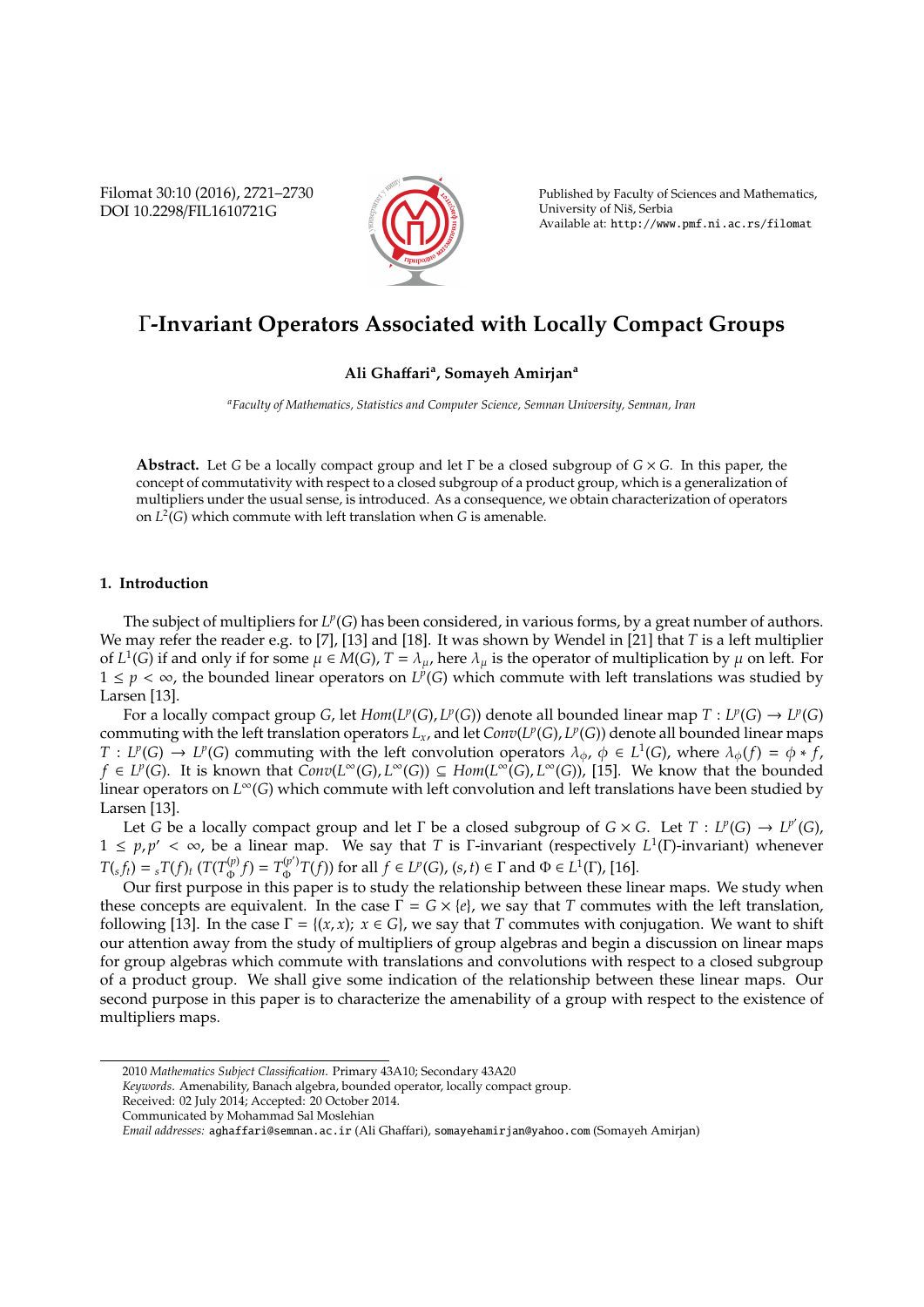#### **2. Preliminaries and Notations**

Throughout this paper, *G* denotes a locally compact group with a fixed left Haar measure. Let *Cb*(*G*) denote the Banach algebra of bounded continuous complex-valued functions on *G* with the supremum norm, and let  $C_0(G)$  be the closed subspace of  $C_b(G)$  consisting of all functions in  $C_b(G)$  which are vanishing at infinity. The Banach spaces  $L^p(G)$ ,  $1 \le p \le \infty$ , are as defined in [12]. The convex subset of  $L^1(G)$  consisting of all probability measures on *G* will be denoted by *P* 1 (*G*). If *f* is a complex-valued function defined locally almost everywhere on *G*, and *s*,  $t$ ,  $x \in G$  then

$$
_{s}f(x) := f(s^{-1}x), \ \ f_{t}(x) := f(xt) \ \text{and} \ \ _{s}f_{t}(x) := f(s^{-1}xt)
$$

where they are defined.

Let *G* be a locally compact group, and let Γ be any closed subgroup of the product group *G* × *G*, with a fixed Haar measure denoted by *d*(*y*, *z*) and modular function ∆Γ. We say that *G* is Γ-amenable if there exists *m* ∈ *L*<sup>∞</sup>(*G*)<sup>\*</sup> such that *m* ≥ 0,  $||m|| = 1$  and  $m(sh_t) = m(h)$  for each  $h \in L^\infty(G)$  and  $(s, t) \in \Gamma$ . Li and Pier, [16], give a good account of the structure of Γ-amenability of a locally compact topological group *G*, see also [6].

Following Li and Pier, [16], we define

$$
S_{\mu}h(x) = \int_{\Gamma} h(yxz^{-1})d\mu(y,z)
$$

where  $\mu \in M(\Gamma)$  ( $M(\Gamma)$  is the Banach algebra of all bounded Borel measures on  $\Gamma$ ) and  $h \in L^{\infty}(G)$ . For  $1 \leq p < \infty$ , *L<sup>p</sup>*(*G*) is a Banach left *L*<sup>1</sup>(*Γ*)-module with module multiplication defined by

$$
T_{\Phi}^{(p)}f(x) = \int_{\Gamma} f(y^{-1}xz)\Phi(y,z)\Delta(z)^{\frac{1}{p}}d(y,z)
$$

where  $f \in L^p(G)$  and  $\Phi \in L^1(\Gamma)$ . For  $f \in L^p(G)$  and  $\Phi \in L^1(\Gamma)$ , we have  $||T_{\Phi}^{(p)}||$  $\int_{\Phi}^{(p)} f ||_p \le ||f||_p ||\Phi||_1$  (see [16]).

We mainly follow [16] in our notation and refer to [19] for basic functional analysis and to [12] for basic harmonic analysis results. The duality action between Banach spaces is denoted by  $\langle$  ,  $\rangle$ , thus for  $h \in L^{\infty}(G)$ and  $f \in L^1(G)$ , we have  $\langle h, f \rangle = \int f(x)h(x)dx$ .

### **3.** Γ**-invariant Operators**

We know that an affine continuous mapping *T* from  $L^p(G)$  into  $L^q(G)$  commutes with left translation if and only if  $T(\phi * f) = \phi * T(f)$  for each  $\phi \in L^1(G)$  and  $f \in L^p(G)$ , [14]. Recently, convolution operators of hypergroup algebras have been studied by Pavel in [18]. The following theorem shows that a bounded linear operator *T* from  $L^p(G)$  to itself is Γ-invariant if and only if *T* is  $L^1(\Gamma)$ -invariant.

**Theorem 3.1.** Let *G* be a locally compact group, let  $p \ge 1$  be a real number, and let  $T: L^p(G) \to L^p(G)$  be a continuous linear operator. Then the following properties are equivalent:

- (i) *T* is  $\Gamma$ -invariant, i.e.  $T(s, f_t) = sT(f_t)$  for every  $(s, t) \in \Gamma$  and  $f \in L^p(G)$ ;
- (ii) *T* is  $L^1(\Gamma)$ -invariant, i.e.  $T(T_{\Phi}^{(p)})$  $T^{(p)}_{\Phi}(f) = T^{(p)}_{\Phi}$  $\Phi_{\Phi}^{(p)}T(f)$  for every  $f \in L^p(G)$  and  $\Phi \in L^1(\Gamma)$ .

*Proof.* (*i*)  $\Rightarrow$  (*ii*). Suppose  $T(s,f_t) = sT(f)_t$  for every  $(s,t) \in \Gamma$  and  $f \in L^p(G)$ . Let  $\Phi \in L^1(\Gamma)$ . Write  $\Phi =$  $\Phi_1^+$  –  $\Phi_1^-$  +  $i(\Phi_2^+$  –  $\Phi_2^-$ ), where  $\Phi_1$ ,  $\Phi_2$  are respectively the real and imaginary parts of  $\Phi$ , and for  $i = 1, 2, \Phi_i^+$  $\Phi_1^2$  are respectively the positive and negative variations of  $\Phi_i$ . It suffices to show that  $T(T_{\Phi}^{(p)}f) = T_{\Phi}^{(p)}T(f_{\Phi})$  $T^{(p)}_{\Phi} f$ ) =  $T^{(p)}_{\Phi}$  $\int_{\Phi}^{\Psi} T(f)$ for every  $f \in L^p(G)$  and  $\Phi \in P^1(\Gamma)$ . Let  $\epsilon > 0$  and  $\delta = \frac{\epsilon}{8(1 + ||f||_p)(1 + ||T||)}$ . By Theorem 19.18 in [12], there exists a compact subset *K* in  $\Gamma$  such that  $\int_{\Gamma\setminus K} \Phi(x, y) d(x, y) < \delta$ . Using the continuity of the mappings  $(y, z) \mapsto y f_z \Delta(z)^{\frac{1}{p}}$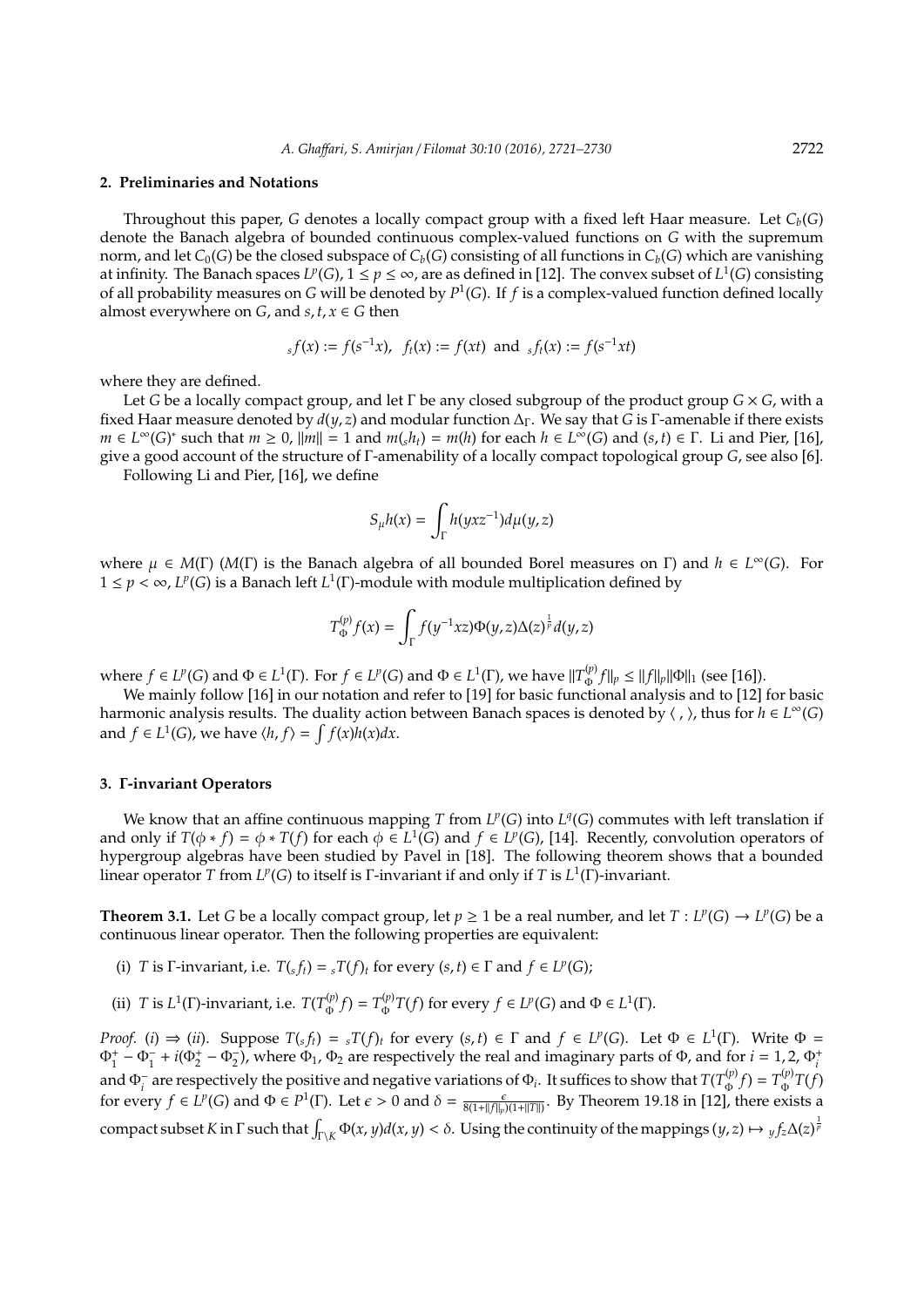and  $(y, z) \mapsto yT(f)_z \Delta(z)^{\frac{1}{p}}$  from  $\Gamma$  to  $L^p(G)$ , by Theorem 20.4 in [12], we can find an open, relatively compact  $\mathbf{neighbourhood}\ U_y\times V_z\ \mathbf{of}\ (y,z)\in \Gamma\ \mathbf{such}\ \mathbf{that}$ 

$$
\|yf_z\Delta(z)^{\frac{1}{p}} - sf_t\Delta(t)^{\frac{1}{p}}\|_p < \delta, \quad \|yT(f)_z\Delta(z)^{\frac{1}{p}} - sT(f)_t\Delta(t)^{\frac{1}{p}}\|_p < \delta
$$

for every  $(s,t)\in U_y\times V_z$ . Let  $(y_1,z_1),...,(y_n,z_n)$  in  $\Gamma$  be such that  $(y_1,z_1)=(e,e)$  and  $K\subseteq \bigcup^nU_{y_i}\times V_{z_i}.$  We put *i*=2

 $E_1 = \Gamma \setminus K$  and define inductively  $E_i = (U_{y_i} \times V_{z_i}) \bigcap (\Gamma \setminus \bigcup^{i-1}$ *j*=1 *Ej*) for *i* = 2, . . . , *n*. So we have

$$
\|yf_z\Delta(z)^{\frac{1}{p}}-y_if_{z_i}\Delta(z_i)^{\frac{1}{p}}\|_p < \delta, \quad \|yT(f)_z\Delta(z)^{\frac{1}{p}}-y_iT(f)_{z_i}\Delta(z_i)^{\frac{1}{p}}\|_p < \delta
$$

whenever  $(y, z) \in E_i$  for  $i = 2, ..., n$ . Write  $c_i = \int_{E_i} \Phi(y, z) d(y, z)$ , where  $i = 1, ..., n$ . Since  $\Gamma = \bigcup_{i=1}^{n}$ *i*=1  $E_i$  is a finite union of pairwise disjoint subsets of Γ, we have

$$
1 = \int_{\Gamma} \Phi(x, y) d(x, y) = \sum_{i=1}^{n} \int_{E_i} \Phi(x, y) d(x, y) = \sum_{i=1}^{n} c_i.
$$

Let *q* be the Holder conjugate of *p*. For every  $h \in C_c(G)$  (the space of complex valued continuous functions on *G* with compact support), we have

$$
\Big|\int_G h(x)\int_{E_1} \Big(yf_z(x)\Delta(z)^{\frac{1}{p}} - f(x)\Big)\Phi(y,z)d(y,z)dx\Big|\leq 2||h||_q||f||_p\delta\leq \frac{\epsilon}{4||T||}||h||_q
$$

and also

$$
\frac{\epsilon}{2||T||}||h||_q \geq \frac{\epsilon}{4||T||}||h||_q + \sum_{i=2}^n \int_{E_i} \Phi(y, z)||_y f_z \Delta(z)^{\frac{1}{p}} - \sum_{y_i} f_{z_i} \Delta(z_i)^{\frac{1}{p}}||_p||h||_q d(y, z)
$$
\n
$$
\geq \sum_{i=1}^n \int_{E_i} \Phi(y, z) \int_G \left| y f_z(x) \Delta(z)^{\frac{1}{p}} - y_i f_{z_i}(x) \Delta(z_i)^{\frac{1}{p}} \right| |h(x)| dx d(y, z)
$$
\n
$$
\geq \left| \int_G h(x) \sum_{i=1}^n \int_{E_i} \left( y f_z(x) \Delta(z)^{\frac{1}{p}} - y_i f_{z_i}(x) \Delta(z_i)^{\frac{1}{p}} \right) \Phi(y, z) d(y, z) dx \right|
$$
\n
$$
= \left| \langle T_{\Phi}^{(p)} f - \sum_{i=1}^n c_{iy_i} f_{z_i} \Delta(z_i)^{\frac{1}{p}}, h \rangle \right|.
$$

Since this holds for all  $h \in C_c(G)$ , by Theorem 12.13 in [12], we conclude that

$$
\left\|T_{\Phi}^{(p)}f-\sum_{i=1}^n c_{iy_i}f_{z_i}\Delta(z_i)^{\frac{1}{p}}\right\|_p\leq \frac{\epsilon}{2||T||}.
$$

It follows that  $\left\|T(T^{(p)}_{\Phi} \right\|$  $\int_{\Phi}^{(p)} f$ ) –  $\sum_{i=1}^{n} c_{iy_i} T(f)_{z_i} \Delta(z_i)^{\frac{1}{p}} \Big\|_{p}$  $\leq \frac{\epsilon}{2}$ . Similarly, one can show that

$$
\left\|T_{\Phi}^{(p)}T(f)-\sum_{i=1}^n c_{iy_i}T(f)_{z_i}\Delta(z_i)^{\frac{1}{p}}\right\|_p\leq \frac{\epsilon}{2}.
$$

Therefore  $\|T(T^{(p)}_{\Phi})\|$ Φ *f*)−*T* (*p*)  $\int_{\Phi}^{(p)} T(f)$   $\Vert p \leq \epsilon$ . As  $\epsilon > 0$  is chosen arbitrary, we have  $T(T^{(p)}_{\Phi})$  $T^{(p)}_{\Phi}(f) = T^{(p)}_{\Phi}$  $\int_{\Phi}^{\phi} T(f)$ . Thus (*i*) implies (*ii*).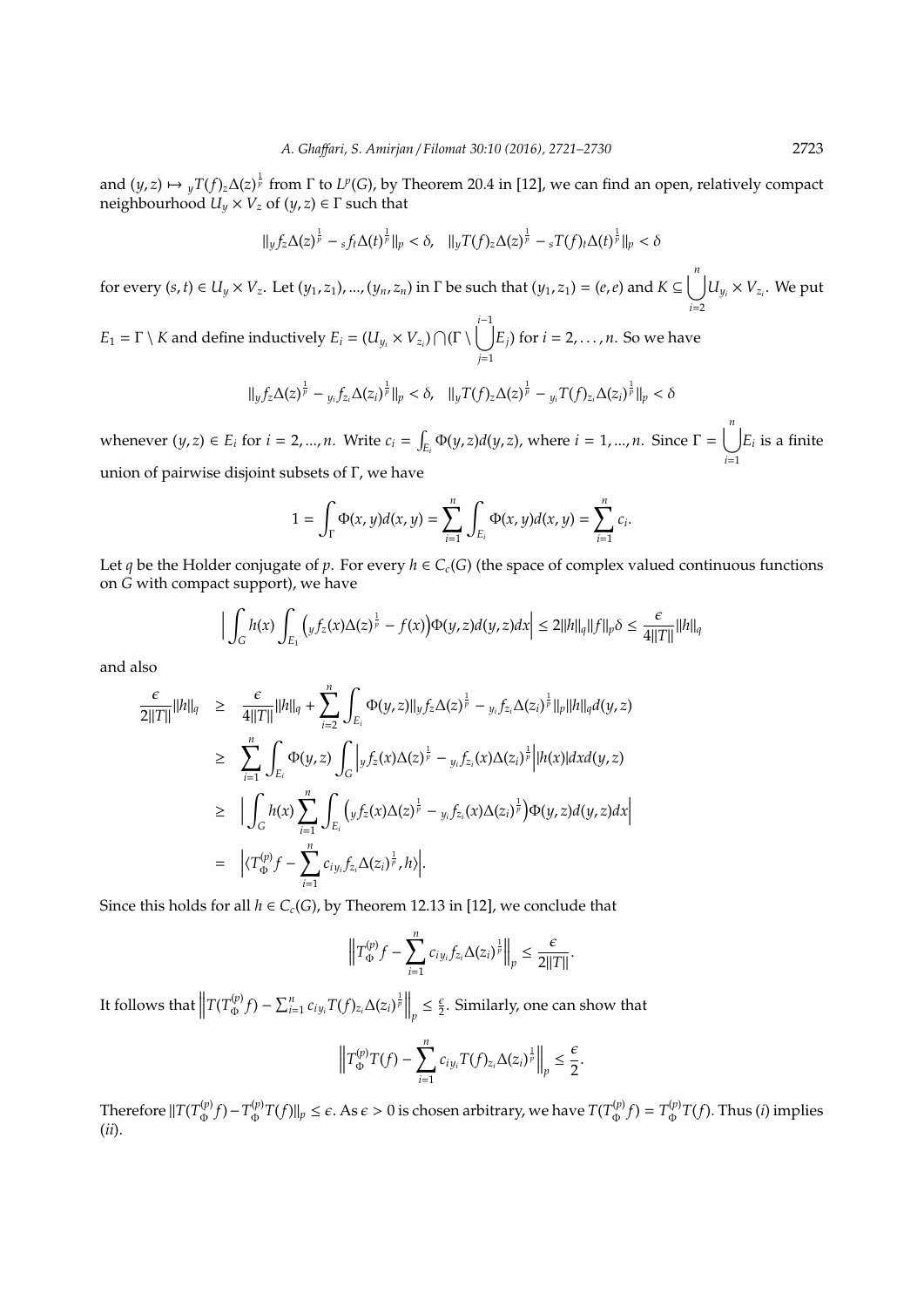$(iii) \Rightarrow (i)$ . Let  $f \in L^p(G)$ ,  $(s, t) \in \Gamma$  and  $\epsilon > 0$  be given. There exists an neighbourhood  $U \times V$  of  $(e, e)$  in  $\Gamma$ such that

$$
\|y(sf_t)_z\Delta(z)^{\frac{1}{p}} - sf_t\|_p < \frac{\epsilon}{2\|T\|}, \quad \|y(sT(f)_t)_z\Delta(z)^{\frac{1}{p}} - sT(f)_t\|_p < \frac{\epsilon}{2}
$$

whenever  $(y, z) \in U \times V$ , see Theorem 20.4 in [12]. Choose  $\Phi \in P^1(\Gamma)$  with  $supp \Phi \subseteq U \times V$ . For every  $h \in C_c(G)$ , we have

$$
\frac{\epsilon}{2||T||}||h||_q \geq \int_{\Gamma} (||y(sf_t)_z \Delta(z)^{\frac{1}{p}} - s f_t||_p ||h||_q) \Phi(y, z) d(y, z)
$$
\n
$$
\geq \int_{G} \int_{\Gamma} |h(x)||_s f_t(y^{-1} x z) \Delta(z)^{\frac{1}{p}} - s f_t(x) |\Phi(y, z) d(y, z) dx
$$
\n
$$
\geq \left| \langle T_{\Phi}^{(p)} s f_t - s f_t, h \rangle \right|.
$$

By Theorem 12.13 in [12],

$$
\left\|T_{\Phi}^{(p)} f_t - f_t\right\|_p \le \frac{\epsilon}{2\|T\|}.\tag{1}
$$

Interchanging the roles of  $_{sf}$  and  $_{s}T(f)$ <sub>t</sub>, we see at once that

$$
\left\|T_{\Phi}^{(p)}\,T(f)_t - \,{}_sT(f)_t\right\|_p \le \frac{\epsilon}{2}.\tag{2}
$$

On the other hand,  $T^{(p)}_{\Phi}{}_s f_t = \Delta (t^{-1})^{\frac{1}{p}} \Delta_\Gamma (s^{-1},t^{-1}) T^{(p)}_{\Phi_q}$ Φ(*s*−1,*t*−1) *f* and also

$$
T_{\Phi}^{(p)}{}_{s}T(f)_{t}=\Delta(t^{-1})^{\frac{1}{p}}\Delta_{\Gamma}(s^{-1},t^{-1})T_{\Phi_{(s^{-1},t^{-1})}}^{(p)}T(f).
$$

Now (1) gives

$$
\left\| \Delta (t^{-1})^{\frac{1}{p}} \Delta_\Gamma(s^{-1},t^{-1}) T^{(p)}_{\Phi_{(s^{-1},t^{-1})}} T(f) - T(_sf_t) \right\|_p \leq \frac{\epsilon}{2}
$$

and so

$$
||T_{\Phi}^{(p)} \cdot T(f)_t - T(\mathbf{s} f_t)||_p \le \frac{\epsilon}{2}.
$$
\n
$$
(3)
$$

Hence using (2) and (3), we have  $||T(s_{tt}) - sT(f)_{tt}||_p \leq \epsilon$ . As  $\epsilon > 0$  is chosen arbitrary, we have  $T(s_{tt}) = sT(f)_{tt}$ .

In the Theorem 3.1, we discussed linear operators for the pair  $(L^p(G), L^{p'}(G))$  when  $p = p'$ . We cannot verify if the claim in Theorem 3.1 remains true if  $T: L^p(G) \to L^{p'}(G)$  for  $p \neq p'$ . For a compact abelian group, the bounded linear maps from  $L^p(G)$  to  $L^{p'}(G)$  which commutes with translations have been studied by Larsen, see Theorem 5.2.4 in [13]. In the following proposition, we study the case that  $p$  is not necessarily equal to  $p'$  for unimodular groups.

**Proposition 3.2.** Let *G* be a unimodular locally compact group and  $1 \le p, p' < \infty$ . Suppose that  $T : L^p(G) \to$  $L^{p'}(G)$  is a continuous linear map. Then the following properties are equivalent:

- (i) *T* is Γ-invariant;
- (ii)  $T(T_{\Phi}^{(p)})$  $T_{\Phi}^{(p)}(f) = T_{\Phi}^{(p')}$  $\Phi_{\Phi}^{(p')T}(f)$  for every  $f \in L^p(G)$  and  $\Phi \in L^1(\Gamma)$ .

*Proof.* To prove this proposition, one may rewrite the proof of Theorem 3.1 where  $\Delta \equiv 1$ .  $\square$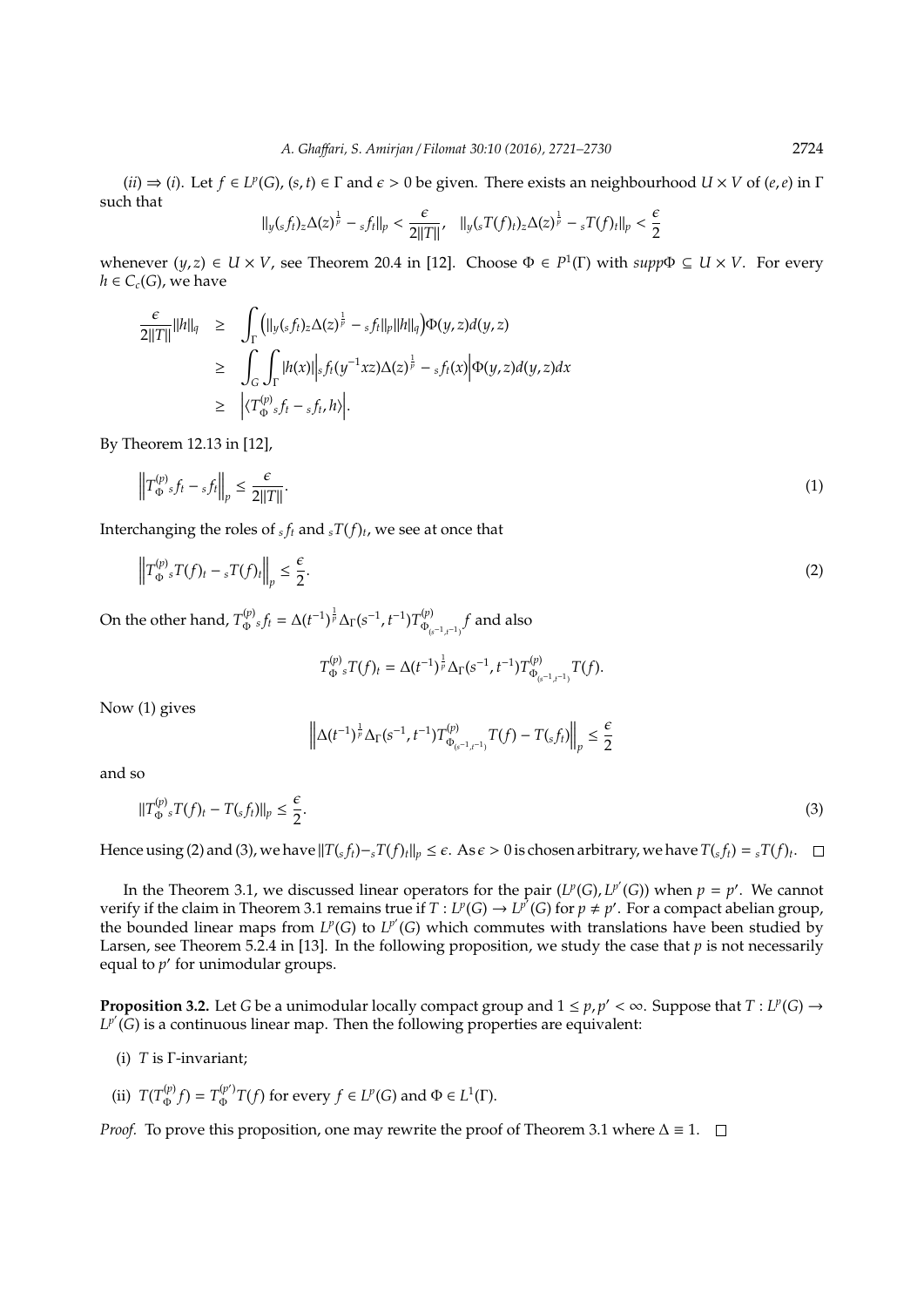Let *G* be a locally compact group and  $1 \leq p < \infty$ . The collection of all continuous linear maps  $T: L^p(G) \to$ *L<sup>p</sup>*(*G*) which is Γ-invariant, will be denoted by  $M_\Gamma(L^p(G))$ . If  $1 < p < \infty$  and  $\frac{1}{p} + \frac{1}{q} = 1$ , then  $T \to T^*$  is an isometric algebra isomorphism of  $\mathcal{M}_{\Gamma}(L^p(G))$  onto  $\mathcal{M}_{\Gamma}(L^q(G))$ . By Theorem 3.1, the correspondence between *T* and *T*<sup>\*</sup> defines an isometric algebra isomorphism from  $\mathcal{M}_{L^1(\Gamma)}(L^p(G))$  onto  $\mathcal{M}_{L^1(\Gamma)}(L^q(G))$   $(\mathcal{M}_{L^1(\Gamma)}(L^p(G)))$ where here denotes the space of continuous linear operator  $T: L^p(G) \to L^p(G)$  such that  $T(T^{(p)}_{\Phi})$  $T^{(p)}_{\Phi}(f) = T^{(p)}_{\Phi}$  $\int_{\Phi}^{\Psi} T(f)$ for every  $f \in L^p(G)$  and  $\Phi \in L^1(\Gamma)$ ). Clearly  $\mathcal{M}_{L^1(\Gamma)}(L^p(G))$  is a unital Banach subalgebra of  $\mathcal{B}(L^p(G))$ . It is also the case that  $M_{L^1(\Gamma)}(L^p(G))$  is complete in the strong operator topology.

**Theorem 3.3.** Let *G* be a locally compact group, and suppose  $T : L^{\infty}(G) \to L^{\infty}(G)$  is a weak<sup>\*</sup>-weak<sup>\*</sup> continuous linear operator. Then the following properties are equivalent:

- (i) *T* is  $\Gamma$ -invariant, i.e.  $T(s h_t) = {}_sT(h)_t$  for every  $(s, t) \in \Gamma$  and  $h \in L^{\infty}(G)$ ;
- (ii)  $T(S_{\Phi}h) = S_{\Phi}T(h)$  for every  $h \in L^{\infty}(G)$  and  $\Phi \in L^{1}(\Gamma)$ .

*Proof.* (*i*)  $\Rightarrow$  (*ii*). Suppose  $T(sh_t) = {}_sT(h)_t$  for every  $(s,t) \in \Gamma$  and  $h \in L^{\infty}(G)$ . Then for  $F \in L^{\infty}(G)^*$ ,  $h \in L^{\infty}(G)$ the pairing  $\langle T^*(F), h \rangle = \langle F, T(h) \rangle$  defines the adjoint of *T* as a linear operator *T*<sup>\*</sup> from  $L^\infty(G)^*$  to  $L^\infty(G)^*$ . Moreover, suppose  $\{h_{\alpha}\}\subseteq L^{\infty}(G)$  converges in the weak<sup>\*</sup> sense to  $h \in L^{\infty}(G)$ , that is,  $\lim_{\alpha}\langle h_{\alpha}, f \rangle = \langle h, f \rangle$  for each *f*  $\in L^1(G)$ . Then  $T(h_\alpha) \to T(h)$  in the weak<sup>\*</sup> topology. For *f*  $\in L^1(G)$ ,

$$
\langle T^*(f), h_\alpha\rangle = \langle T(h_\alpha), f\rangle \to \langle T(h), f\rangle = \langle T^*(f), h\rangle.
$$

This shows that  $T^*(f)$  is weak<sup>\*</sup> continuous. By Theorem 3.10 in [19],  $T^*(f) \in L^1(G)$ . Since *T* is Γ-invariant, we see for each  $f \in L^1(G)$ ,  $h \in L^\infty(G)$  and each  $(s, t) \in \Gamma$  that

$$
\langle T^*(s f_t), h \rangle = \langle s f_t, T(h) \rangle = \int_G f(s^{-1}xt)T(h)(x)dx = \Delta(t^{-1})\langle s^{-1}T(h)_{t^{-1}}, f \rangle
$$
  
=  $\Delta(t^{-1})\langle T(s^{-1}h_{t^{-1}}), f \rangle = \Delta(t^{-1})\langle T^*(f), s^{-1}h_{t^{-1}} \rangle = \langle sT^*(f)_t, h \rangle.$ 

Hence  $T^*|_{L^1(G)}$  is  $\Gamma$ -invariant. Moreover  $T^*|_{L^1(G)}$  is continuous on  $L^1(G)$ . Indeed, let  $f_n, f, f_0 \in L^1(G)$  be such that  $\lim_{n} ||f_n - f||_1 = 0$  and  $\lim_{n} ||T^*(f_n) - f_0|| = 0$ . Then for each  $h \in L^{\infty}(G)$  we have

$$
\begin{aligned} |\langle T^*(f) - f_0, h \rangle| &\leq & |\langle T^*(f) - T^*(f_n), h \rangle| + |\langle T^*(f_n) - f_0, h \rangle| \\ &\leq & ||f_n - f||_1 ||T(h)|| + ||T^*(f_n) - f_0||||h||. \end{aligned}
$$

Consequently  $\langle T^*(f) - f_0, h \rangle = 0$  for each  $h \in L^\infty(G)$ , and hence  $T^*(f) = f_0$ . Thus  $T^*$  is a closed operator and so, by the Closed Graph Theorem, it is continuous. It follows from the preceding result, Theorem 3.1, that  $T^*(T_{\Phi}^{(1)}$  $T^{(1)}_{\Phi}f$ ) =  $T^{(1)}_{\Phi}$  $L^{(1)}T^*(f)$  for all  $\Phi \in L^1(\Gamma)$  and  $f \in L^1(G)$ . Now let  $h \in L^{\infty}(G)$ ,  $\Phi \in L^1(\Gamma)$  and  $f \in L^1(G)$  be given. Elementary calculations again reveal that

$$
\langle S_{\Phi}T(h), f \rangle = \langle T(h), T_{\Phi}^{(1)}f \rangle = \langle h, T^*(T_{\Phi}^{(1)}f) \rangle = \langle h, T_{\Phi}^{(1)}T^*(f) \rangle
$$
  
=  $\langle S_{\Phi}h, T^*(f) \rangle = \langle T(S_{\Phi}h), f \rangle.$ 

*We conclude that*  $T(S_{\Phi}h) = S_{\Phi}T(h)$ .

 $(ii) \Rightarrow (i)$ . Let  $U \times V$  be a compact neighbourhood of  $(e, e)$  and fixed. Let  $(U_\alpha \times V_\alpha)$  be a net of compact neighbourhoods of (*e*,*e*) contained in *U* × *V*, ordered by set inclusion ( $U_\alpha \times V_\alpha \leq U_\beta \times V_\beta$  if and only if  $U_\beta \times V_\beta \subseteq U_\alpha \times V_\alpha$ ), with  $\bigcap U_\alpha \times V_\alpha = \{(e,\rho)\}\)$ , which forms a directed set. Let  $\{\Phi_\alpha\}$  be a choice of measures in  $P^1(\Gamma)$  such that  $\Phi_\alpha(\Gamma \setminus U_\alpha \times V_\alpha) = 0$  for all  $\alpha$ .

Now assume *h* is in  $L^{\infty}(G)$  and  $(s, t)$  is in  $\Gamma$ . Let  $f \in L^{1}(G)$  and  $\epsilon > 0$ . There exists a neighbourhood *U*<sub>α0</sub> × *V*<sub>α0</sub> of (*e*,*e*) such that  $||yf_z\Delta(z) - f||_1 < \epsilon$  whenever (*y*, *z*) ∈ *U*<sub>α0</sub> × *V*<sub>α0</sub>, see Theorem 20.4 in [12]. For every  $\alpha \geq \alpha_0$ , we have

$$
\begin{array}{rcl}\n|\langle S_{\Phi_{\alpha}s}h_t - {}_{s}h_t, f \rangle| & \leq & \displaystyle\int_{\Gamma} \int_{G} |{}_{s}h_t(x)||_{y} f_z(x) \Delta(z) - f(x)|\Phi_{\alpha}(y, z) dx d(y, z) \\
& \leq & \displaystyle\int_{\Gamma} ||{}_{s}h_t|| \, ||_{y} f_z \Delta(z) - f ||_{1} \Phi_{\alpha}(y, z) d(y, z) \leq \epsilon ||h||.\n\end{array}
$$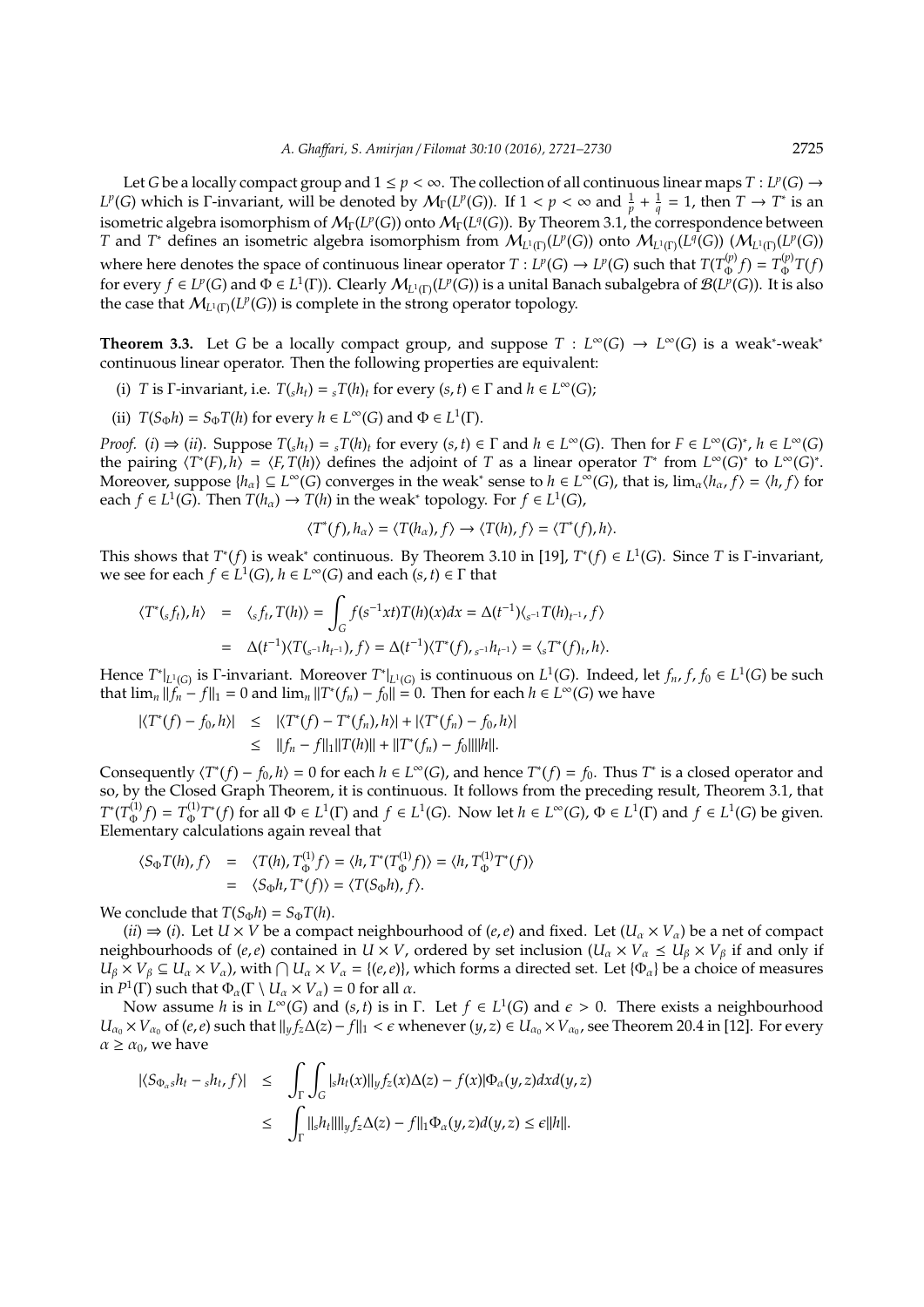We conclude that  $S_{\Phi_a s} h_t$  converges to  $_s h_t$  in the weak<sup>\*</sup> topology. Similarly, one can show that  $S_{(s,t)} \Phi_a T(h) \to$  $\int_{s} T(h) f$  in the weak\* topology. By Proposition 2.2 in [16] and its proof,  $S_{\Phi_{\alpha}s} h_t = S_{(s,t)} \Phi_{\alpha} h$  for every  $\alpha$ . Thus

$$
\langle {}_{s}T(h)_{t}, f \rangle = \lim_{\alpha} \langle S_{({s},t)} \Phi_{\alpha} T(h), f \rangle = \lim_{\alpha} \langle T(S_{({s},t)} \Phi_{\alpha} h), f \rangle
$$
  
= 
$$
\lim_{\alpha} \langle T(S_{\Phi_{\alpha} s} h_{t}), f \rangle = \langle T({s} h_{t}), f \rangle
$$

for every  $f \in L^1(G)$ . This proves that *T* is *Γ*-invariant.

In the following example, we define an operator *T* which satisfies the equivalent conditions given in Theorem 3.3, but it is not continuous with respect to weak<sup>∗</sup> topology.

**Example 3.4.** Consider  $G = \mathbb{Z}$ , the additive group of the integers, and let

$$
X = \{ h \in \ell^{\infty}(\mathbb{Z}); \ \lim_{|n| \to \infty} h(n) \in \mathbb{R} \}.
$$

Let  $\Gamma = \mathbb{Z} \times \{0\}$  and let  $T : X \to X$  be given by  $T(h) = \lim_{|n| \to \infty} h(n)1$ . Then  $_m T(h)_0 = T(m h_0)$  for all  $m \in \mathbb{Z}$ and *h* ∈ *X*. An extension of the Hahn-Banach theorem assures the existence of a continuous linear mapping on all of ` <sup>∞</sup>(Z) to itself which is Γ-invariant and coincides with *T* on *X*. We again denote this extension by *T*. Suppose that *T* is a weak<sup>\*</sup>-weak<sup>\*</sup> continuous operator on  $\ell^{\infty}(\mathbb{Z})$ . A similar argument to the Theorem 3.3 can be used to show that  $T^*(\ell^1(\mathbb{Z})) \subseteq \ell^1(\mathbb{Z})$  and  $T^*$  is Γ-invariant. So  $T^*$  restricted to  $\ell^1(\mathbb{Z})$  is a multiplier from  $\ell^1(\mathbb{Z})$  into  $\ell^1(\mathbb{Z})$ . Consequently, by Wendel's theorem [21], there exists  $\mu \in M(\mathbb{Z})$  such that  $T^*(f) = \mu * f$  for every  $f \in \ell^1(\mathbb{Z})$ . It is not hard to see that  $\mu = 0$ , which is a contradiction. We conclude that  $T: \ell^{\infty}(\mathbb{Z}) \to \ell^{\infty}(\mathbb{Z})$  is  $\Gamma$ -invariant and cannot be weak\*-weak\* continuous.

The following example shows that the hypothesis of weak<sup>\*</sup>-weak<sup>\*</sup> continuity in Theorem 3.3 is essential.

**Example 3.5.** Let *G* be a nondiscrete, compact abelian group. By Proposition 22.3 in [17], there exists  $m \in L^{\infty}(G)^*$  such that  $\langle m, e h_t \rangle = \langle m, h \rangle$  for every element  $(e, t)$  of the closed subgroup  $\Gamma = \{e\} \times G$  and  $h \in L^{\infty}(G)$ , and also  $\langle m, S_{\Phi_0} h_0 \rangle \neq \langle m, h_0 \rangle$  for some  $h_0 \in L^{\infty}(G)$  but  $\Phi_0 \in P^1(\Gamma)$ . Define  $T: L^{\infty}(G) \to L^{\infty}(G)$  by *T*(*h*) =  $\langle m, h \rangle$ 1. It is evident that this operator is Γ-invariant and *S*<sub>Φ0</sub>*T*(*h*<sub>0</sub>)  $\neq T(S_{\Phi_0}h_0)$ .

**Proposition 3.6.** Let *G* be a unimodular locally compact group, and let  $p \ge 1$  be a real number. Suppose that  $T: L^p(G) \to L^\infty(G)$  is a linear map. Then the following properties are equivalent:

- (i) *T* is Γ-invariant;
- (ii)  $T(T_{\Phi}^{(p)})$  $\Phi^{(p)}(f) = S_{\overline{\Phi}}T(f)$  for every *f* ∈ *L*<sup>*P*</sup>(*G*) and Φ ∈ *L*<sup>1</sup>(Γ), where for Φ ∈ *L*<sup>1</sup>(Γ),  $\overline{\Phi}$  is defined by  $\overline{\Phi}(y, z) =$ Φ(*y* −1 , *z* −1 )∆Γ(*y* −1 , *z* −1 ) (see [16]).

*Proof.* (*i*)  $\Rightarrow$  (*ii*). Let *T* be a linear map from *L<sup>p</sup>*(*G*) into *L*<sup>∞</sup>(*G*) which is Γ-invariant. Let *T*<sup>\*</sup> : *L*<sup>∞</sup>(*G*)<sup>\*</sup>  $\rightarrow$  *L*<sup>*q*(*G*)</sup> denote the adjoint of *T*, where *q* is the Holder conjugate of *p*. Since *T* is Γ-invariant, it is easy to see that  $T^*(s f_t) = sT^*(f)_t$  for every  $f \in L^1(G)$  and  $(s, t) \in \Gamma$ . An application of the Closed Graph Theorem shows that  $T^*|_{L^1(G)}$  is a continuous linear map. By Proposition 3.2,  $T^*(T^{(1)}_{\Phi})$  $T^{(1)}_{\Phi}f$  =  $T^{(q)}_{\Phi}$  $\Phi_{\Phi}^{(q)}$ *T*<sup>∗</sup>(*f*) whenever *f* ∈ *L*<sup>1</sup>(*G*) and  $\Phi \in L^1(\Gamma)$ . An argument similar to the proof of Theorem 3.3 shows that  $T(T^{(p)}_{\Phi})$  $F_{\Phi}(p) = S_{\widetilde{\Phi}}T(f)$  for every  $f \in L^p(G)$ and  $\Phi \in L^1(\Gamma)$ .

 $(ii) \Rightarrow (i)$ . Let  $T(T_{\Phi}^{(p)})$  $\Phi_{\Phi}(p) = S_{\widetilde{\Phi}}T(f)$  for every  $f \in L^p(G)$  and  $\Phi \in L^1(\Gamma)$ . Then for each  $f \in L^1(G)$ ,  $\Phi \in L^1(\Gamma)$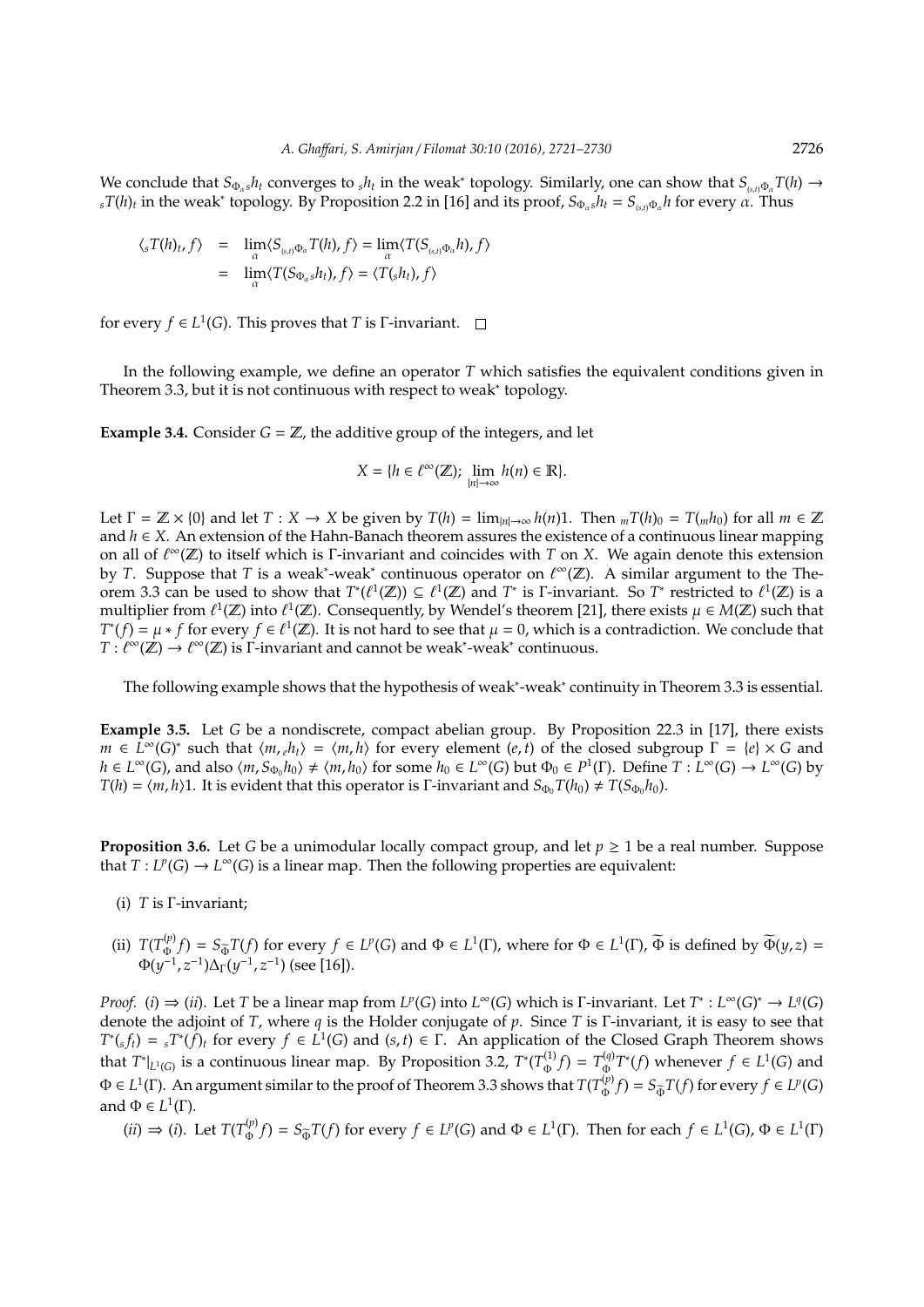and  $q \in C_c(G)$ , we have

$$
\langle T^*(T_{\Phi}^{(1)}f), g \rangle = \langle T_{\Phi}^{(1)}f, T(g) \rangle = \int_G \int_{\Gamma} f(y^{-1}xz) \phi(y, z) T(g)(x) d(y, z) dx
$$
  
\n
$$
= \int_G \int_{\Gamma} f(x) \phi(y, z) T(g)(yxz^{-1}) d(y, z) dx = \langle S_{\Phi} T(g), f \rangle
$$
  
\n
$$
= \langle T(T_{\Phi}^{(p)}g), f \rangle = \langle T_{\Phi}^{(p)}g, T^*(f) \rangle
$$
  
\n
$$
= \int_G \int_{\Gamma} T^*(f)(x) g(y^{-1}xz) \tilde{\Phi}(y, z) d(y, z) dx
$$
  
\n
$$
= \int_G \int_{\Gamma} T^*(f)(yzz^{-1}) \tilde{\Phi}(y, z) g(x) d(y, z) dx
$$
  
\n
$$
= \int_G \int_{\Gamma} T^*(f)(y^{-1}xz) \Phi(y, z) g(x) d(y, z) dx
$$
  
\n
$$
= \langle T_{\Phi}^{(q)} T^*(f), g \rangle
$$

Hence  $T^*(T_{\Phi}^{(1)})$  $T^{(1)}_{\Phi}f$  =  $T^{(q)}_{\Phi}$  $\Phi$ <sup>(*q*)</sup>)  $T^*(f)$  for every *f* ∈ *L*<sup>1</sup>(*G*) and Φ ∈ *L*<sup>1</sup>(Γ). By Proposition 3.2,  $T^*|_{L^1(G)}$  is Γ-invariant. Clearly *T* is Γ-invariant and this completes our proof.

It is a standard device to embed  $L^{\infty}(G)$  into  $\mathcal{B}(L^1(G), L^{\infty}(G))$  by transformation *T*, so that  $T(h)(f) = f * h$ . So *T* allows us to consider the strong operator topology on  $L^{\infty}(G)$  that we shall denote by  $\tau_c$ . It is known that the norm topology on  $L^{\infty}(G)$  is stronger than the  $\tau_c$ -topology, see Proposition 4 in [3].

**Proposition 3.7.** Let *G* be a compact group, and let  $p \ge 1$  be a real number. Suppose that  $T: L^{\infty}(G) \to L^p(G)$ is a  $\tau_c$ -continuous linear map. Then the following properties are equivalent:

- (i) *T* is Γ-invariant;
- (ii)  $T(S_{\Phi}h) = T_{\Phi}^{(p)}$  $P_{\Phi}^{(p)}$  *T*(*h*) for every *h* ∈ *L*<sup>∞</sup>(*G*) and Φ ∈ *L*<sup>1</sup>(Γ).

*Proof.* (*i*)  $\Rightarrow$  (*ii*). Let *q* be the Holder conjugate of *p*. We first show that for each  $f \in L^q(G)$ ,  $T^*(f) \in L^1(G)$ . Indeed, if  $\{h_\alpha\}$  is a net in  $L^\infty(G)$  and  $h_\alpha \to h$  in the  $\tau_c$ -topology, then

$$
\langle T^*(f), h_\alpha \rangle = \langle f, T(h_\alpha) \rangle \longrightarrow \langle f, T(h) \rangle = \langle T^*(f), h \rangle,
$$

since *T* is  $\tau_c$ -continuous. Since  $L^1(G)$  is the dual of  $(L^\infty(G), \tau_c)$  (see Corollary 2 in [3]), so  $T^*(f) \in L^1(G)$ . Now, suppose that *T* is *Γ*-invariant. It is easy to see that *T*<sup>\*</sup> is continuous. Moreover,  $T^*(s f_t) = sT^*(f)_t$  for every  $(s, t) \in \Gamma$  and  $f \in L^q(G)$ , since as usual we have for each  $f \in L^q(G)$ ,  $(s, t) \in \Gamma$  and  $h \in L^{\infty}(G)$  that

$$
\langle T^*(_sf_t), h \rangle = \langle _sf_t, T(h) \rangle = \langle f, _{s^{-1}}T(h)_{t^{-1}} \rangle
$$
  
= 
$$
\langle f, T_{(s^{-1}}h_{t^{-1}}) \rangle = \langle _sT^*(f)_t, h \rangle.
$$

By Proposition 3.2,  $T^*(T_{\Phi}^{(q)})$  $T^{(q)}_{\Phi}f$  =  $T^{(1)}_{\Phi}$  $\Phi_{\Phi}^{(1)}$ *T*<sup>∗</sup>(*f*) for every *f* ∈ *L*<sup>*q*</sup>(*G*) and Φ ∈ *L*<sup>1</sup>(Γ). It is not hard to see that  $T(S_{\widetilde{\Phi}}h) = T_{\Phi}^{(p)}$  $P_{\Phi}^{(p)}$  *T*(*h*) for every *h* ∈ *L*<sup>∞</sup>(*G*) and Φ ∈ *L*<sup>1</sup>(Γ).

 $(ii) \Rightarrow (i)$ . Since  $T(S_{\tilde{\Phi}}h) = T_{\Phi}^{(p)}$  $\Phi_{\Phi}^{(p)}$ *T*(*h*) for every *h* ∈ *L*<sup>∞</sup>(*G*) and Φ ∈ *L*<sup>1</sup>(Γ), we have *T*<sup>∗</sup>(*T*<sup>*q*</sup>)  $T^{(q)}_{\Phi}f$ ) =  $T^{(1)}_{\Phi}$ Φ *T* ∗ (*f*) for every  $f \in L^q(G)$  and  $\Phi \in L^1(\Gamma)$ . By Proposition 3.2,  $T^*$  is Γ-invariant and so *T* is Γ-invariant.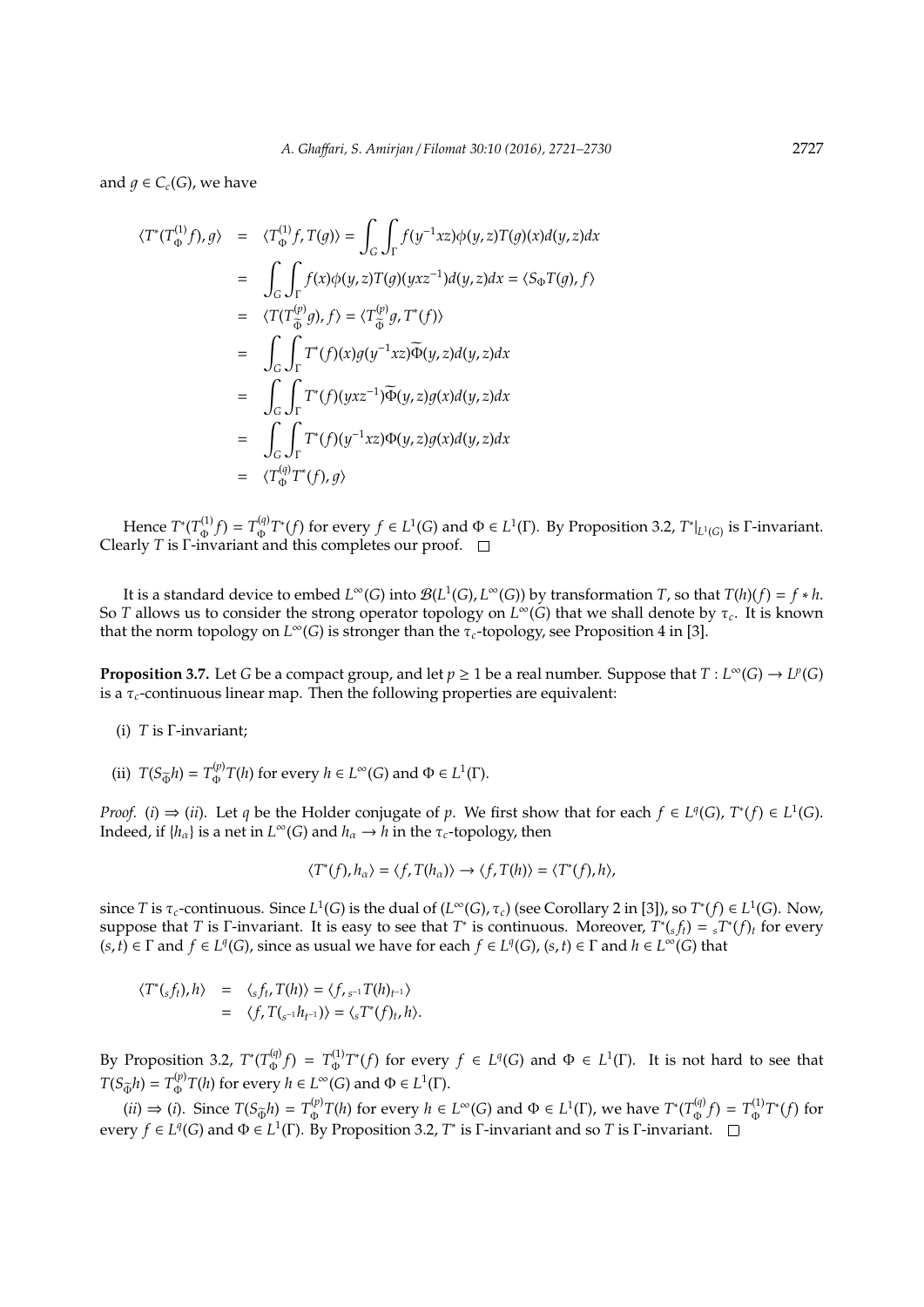#### **4. Amenability and Translation Operators**

For  $T \in M_\Gamma(L^\infty(G))$ , we are able to speak of the translate  ${}_sT_t$ , which is that continuous linear operator which associates the element  ${}_sT_t(h) = T(s^h_t) \in L^\infty(G)$  to each  $h \in L^\infty(G)$ . Recall that the *weak operator topology* on B(*L* <sup>∞</sup>(*G*)) is the locally convex topology defined by the family of seminorms

$$
\wp = \{p_{h,\varphi};\ p_{h,\varphi}(T) = |\langle T(h), \varphi \rangle|, h \in L^{\infty}(G) \text{ and } \varphi \in L^{1}(G)\}.
$$

*T* is said to be *weakly almost periodic* if the set  $\{sT_t; (s,t) \in \Gamma\}$  of translates of *T* is relatively compact with respect to weak operator topology on the set  $\mathcal{B}(L^{\infty}(G))$  of bounded linear operators from  $L^{\infty}(G)$  to  $L^{\infty}(G)$ , [8].

**Theorem 4.1.** Let *G* be a locally compact group, and let  $\Gamma = G \times \{e\}$ . Then the following properties are equivalent:

- (i) *G* is amenable;
- (ii) There is a non-zero weakly almost periodic linear operator *T* in  $M_\Gamma(L^\infty(G))$ .

*Proof.* (*i*) ⇒ (*ii*). Amenability of *G* is equivalent to the Γ-amenability; hence, for an invariant mean *m*, the mapping  $T : h \mapsto \langle m, h \rangle$ 1, is a rank one operator and hence weakly compact. The set {*s* $T$ ; *s*  $\in G$ } is just a singleton {*T*} and so is compact in any topologies. Clearly *T* is invariant.

 $(iii) \Rightarrow (i)$ . Let  $T \in \mathcal{M}_{\Gamma}(L^{\infty}(G))$  be a non-zero weakly almost periodic operator of  $L^{\infty}(G)$  to itself. It is known that  $|T| \in M_{\Gamma}(L^{\infty}(G))$ , [10]. For  $h \in L^{\infty}(G)$ , the map  $T \mapsto T(h)$  from  $\mathcal{M}_{\Gamma}(L^{\infty}(G))$  into  $L^{\infty}(G)$  is continuous when  $L^{\infty}(G)$  is equipped with the weak topology. Thus  $\{T(s h); s \in G\}$  is relatively weakly compact. Hence {|*T*|(*sh*); *s* ∈ *G*} is relatively weakly compact, see Theorem 5.35 in [1]. Since this holds for all *h* ∈ *L* <sup>∞</sup>(*G*), we conclude that  $|T|$  is a weakly almost periodic operator on  $L^{\infty}(G)$  (see Exercise VI 9.2 in [5]). Since  $T \neq 0$ ,  $|T|$  ≠ 0. If *h* ≥ 0, then  $|T(h)| \le ||h|| |T| (1)$ , and it follows that  $|T| (1) > 0$ . We conclude that,  $\frac{|T|}{|T| (1)}$  is a weakly almost periodic operator on *L* <sup>∞</sup>(*G*). Without loss of generality we may assume that *T* is a positive operator and  $T(1) = 1$ . Let  $WAP(L^{\infty}(G))$  denote the space of weakly almost periodic functions on *G* i.e. the set of all *f* ∈  $L^{\infty}(G)$  such that  $\{yf; y \in G\}$  is relatively compact in the weak topology of  $L^{\infty}(G)$ . Recall that an application of the Ryll-Nardzewski fixed point Theorem, see Theorem 6.20 in [2], shows that *WAP*(*L* <sup>∞</sup>(*G*)) has a unique invariant mean *m*. If *f* ∈ *L*<sup>∞</sup>(*G*), then {*sT*(*f*); *s* ∈ *G*} = {*T*(*sf*); *s* ∈ *G*} is relatively weakly compact. Hence  $T(f) \in WAP(L^{\infty}(G))$ . It follows that  $m \circ T$  is a invariant mean on  $L^{\infty}(G)$ , and so G is  $\Gamma$ -amenable.

For a locally compact group  $G$ ,  $L^1(G)^*$  will always denote the second conjugate algebra of  $L^1(G)$  equipped with the first Arens multiplication. Let also *L* ∞  $\int_0^\infty$  (*G*) be the subspace of *L*<sup>∞</sup>(*G*) consisting of all functions  $f \in L^{\infty}(G)$  that vanish at infinity. It is known that  $L_0^{\infty}$  $\int_0^\infty$ (*G*) is a closed ideal of *L*<sup>∞</sup>(*G*) invariant under conjugation and translation, containing  $C_0(G)$  as a closed subspace, see Proposition 2.7 in [15]. Furthermore *L* ∞ <sup>∞</sup><sub>0</sub>(*G*)<sup>\*</sup> is a closed subalgebra of *L*<sup>∞</sup>(*G*)<sup>\*</sup> with respect to first Arens product, see Corollary 2.10 in [15]. Information about the first Arens product can be found in [4].

It is known that if *G* is a noncompact locally compact group, then *L* <sup>∞</sup>(*G*) ∗ cannot have any non-zero weakly compact left multipliers *T* with  $\langle T(n), 1 \rangle \neq 0$ , for some  $n \in L^{\infty}(G)^{*}$ , see Theorem 4.1 in [10]. On the other hand *G* is amenable if and only if there is a non-zero weakly compact right multiplier on *L* <sup>∞</sup>(*G*) ∗ , see Theorem 2.1 in [11].

**Theorem 4.2.** (*i*) A locally compact group *G* is compact if and only if there is a non-zero weakly compact linear operator *T* from *L* ∞  $\int_{0}^{\infty}$  (*G*) to itself such that  $T(f * h) = f * T(h)$  for every  $f \in L^{1}(G)$  and  $h \in L_{0}^{\infty}$  $_{0}^{\infty}(G).$ 

(*ii*) A locally compact group *G* is amenable if and only if there is a non-zero weakly compact linear operator *T* from  $L^{\infty}(G)$  to itself such that  $T(f * h) = f * T(h)$  for every  $f \in L^1(G)$  and  $h \in L^{\infty}(G)$ .

*Proof.* (*i*) If *G* is compact, Proposition 4.6 in [17] implies that existence of a mean *m* on  $L^{\infty}(G) = L_0^{\infty}$  $_{0}^{\infty}(G)$  such that  $\langle m, f * h \rangle = \langle m, h \rangle$  for all  $h \in L^{\infty}(G)$  and  $f \in P^{\mathbb{I}}(G)$ . Define  $T : L^{\infty}_{0}$  $L_0^{\infty}(G) \to L_0^{\infty}$  $\int_0^\infty$ (*G*) by *T*(*h*) =  $\langle m, h \rangle$ 1. It is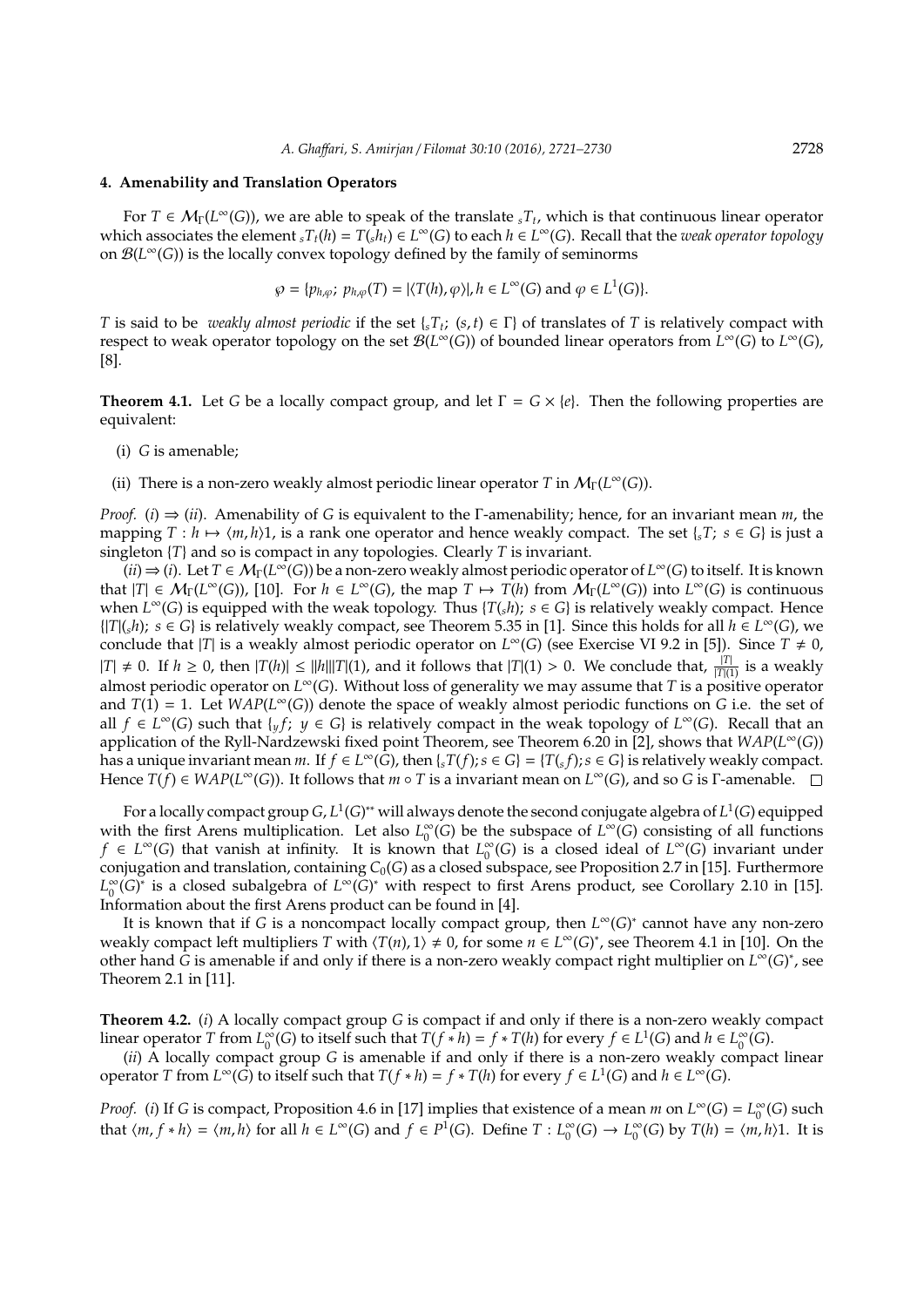routine to verify that *T* is a weakly compact linear operator. Further  $T(f * h) = f * T(h)$  for all  $h \in L_0^{\infty}$  $_0^{\infty}(G)$  and  $f \in L^1(G)$ .

To prove the converse, let *T* be a non-zero weakly compact operator on  $L_0^{\infty}$  $\int_0^\infty$  (*G*) which commutes with left convolution operators. Let  $\pi : L^{\infty}(G)^{*} \to LUC(G)^{*}$  be the canonical projection. Recall that  $LUC(G)^{*}$  is a Banach algebra by an Arens-type product and that  $L^1(G) \subseteq LUC(G)^*$ . Information about the Arens product and about  $LUC(G)^*$  can be found in [15]. For every  $n \in L_0^{\infty}$  $\int_0^\infty (G)^*$  and  $g \in L_0^\infty$  $\int_{0}^{\infty}(G)$ , we denote by  $ng$  the function in  $L^{\infty}(G)$  defined by  $\langle ng, \varphi \rangle = \langle n, \tilde{\varphi} * g \rangle$  for all  $\varphi \in L^{1}(G)$ , where  $\tilde{\varphi}(x) = \varphi(x^{-1})\Delta(x^{-1})$  for all  $x \in G$ . The space  $L^{\infty}_{0}$  $_0^\infty(G)$ is left introverted in  $L^{\infty}(G)$ ; that is, for each  $n \in L^{\infty}_{0}$  $\int_0^\infty (G)^*$  and  $g \in L_0^\infty$  $\sum_{0}^{\infty}(G)$ ,  $ng \in L_0^{\infty}$  $\int_0^\infty$  (*G*). This lets us endow  $L_0^\infty$  $\int_0^\infty$  $(G)^*$ with the first Arens product defined by  $\langle mn, g \rangle = \langle m, ng \rangle$  for all  $m, n \in L_0^{\infty}$  $\int_0^\infty (\check{G})^*$  and  $g \in L_0^\infty$  $L_0^{\infty}(G)$ . Then  $L_0^{\infty}$  $\int_{0}^{\infty}$  *(G)*\* with this product is a Banach algebra. This Banach algebra was introduced and studied by Lau and Pym, [15]. By Theorem 2.8 in [15],  $\pi(L_0^{\infty})$  $\int_0^\infty$  *G*)<sup>\*</sup> $) = M(G)$ . This shows that  $L^1(G)L_0^\infty$  ${}_{0}^{\infty}(G)^{*} = L^{1}(G)\pi(L_{0}^{\infty})$  $L^{\infty}(G)^{*}) \subseteq L^{1}(G)$ . We show that for each  $f \in L^1(G)$ ,  $T^*(f) \in L^1(G)$ . Let  $\{F_\alpha\}$  be a net in  $L_0^\infty$  $\int_0^\infty$  *G*)<sup>\*</sup> and  $F_\alpha \to F$  in the weak<sup>\*</sup> topology of  $L_0^{\infty}$  $\int_0^\infty$  (*G*)<sup>\*</sup>. If  $f \in L^1(G)$ , then  $f = f_1 * f_2$ , for some  $f_1$  and  $f_2$  in  $L^1(G)$ , by Cohen's factorization theorem. It is known that  $\langle f_2, \tilde{f}_1 * h \rangle = \langle f_2, hf_1 \rangle$  for all  $h \in L^{\infty}(G)$ , see [15]. Consequently if  $h \in L^{\infty}_0$  $_0^\infty(G)$ ,

$$
\langle T^*(f)F_\alpha, h \rangle = \langle T^*(f), F_\alpha h \rangle = \langle f, T(F_\alpha h) \rangle = \langle f_1 * f_2, T(F_\alpha h) \rangle
$$
  
\n
$$
= \langle f_2, T(F_\alpha h) f_1 \rangle = \langle f_2, \widetilde{f}_1 * T(F_\alpha h) \rangle = \langle f_2, T(\widetilde{f}_1 * F_\alpha h) \rangle
$$
  
\n
$$
= \langle f_2, \widetilde{f}_1 * F_\alpha T(h) \rangle = \langle f_2, F_\alpha T(h) f_1 \rangle = \langle f_1 * f_2, F_\alpha T(h) \rangle
$$
  
\n
$$
= \langle f, F_\alpha T(h) \rangle = \langle F_\alpha, T(h) f \rangle \to \langle F, T(h) f \rangle = \langle T^*(f) F, h \rangle.
$$

Hence  $T^*(f)F_\alpha \to T^*(f)F$ , showing that  $T^*(f)$  is in the topological center of  $L_0^\infty$  $_{0}^{\infty}(G)^*$ . By Theorem 2.11 in [15],  $T^*(f) \in L^1(G)$ . Clearly  $T^*|_{L^1(G)}$  is a left multiplier on  $L^1(G)$ . On the other hand, *T* is weakly compact. It follows that  $T^*$  :  $L_0^{\infty}$  $O_0^\infty(G)^* \to L_0^\infty$  $\int_0^\infty$  (*G*)<sup>\*</sup> is weakly compact, see Theorem 17.2 in [1]. So *T*<sup>\*</sup> restricted to *L*<sup>1</sup>(*G*) is weakly compact. Since for a noncompact group *G*, there are no weakly compact multiplier from *L* 1 (*G*) to *L* 1 (*G*), we conclude that *G* is compact (see Theorem in [9] and Theorem 1 in [20]).

(*ii*) Since  $Conv(L^∞(G), L^∞(G)) \subseteq Hom(L^∞(G), L^∞(G)),$  by [15]. An argument similar to the one in the proof of Theorem 4.1, shows that *G* is amenable if and only if there is a non-zero weakly compact linear operator *T* from *L*<sup>∞</sup>(*G*) to itself such that *T*(*f* ∗ *h*) = *f* ∗ *T*(*h*) for every *f* ∈ *L*<sup>1</sup>(*G*) and *h* ∈ *L*<sup>∞</sup>(*G*).

**Theorem 4.3.** Let *G* be a locally compact group, and let  $\Gamma = G \times \{e\}$ . Then the following properties are equivalent:

- (i) *G* is amenable;
- (ii) There exist a continuous linear mapping *P* of  $\mathcal{B}(L^2(G))$  onto  $\mathcal{M}_{\Gamma}(L^2(G))$  such that the following hold:
- (1)  $||P|| = 1, P \ge 0$  and  $P(I) = I$ .
- (2)  $P(L_sTL_{s^{-1}}) = L_sP(T)L_{s^{-1}} = P(T)$  for every  $T \in \mathcal{B}(L^2(G))$  and  $s \in G$ , here  $L_s$  is the left translation operator in  $\mathcal{B}(L^2(G))$  defined by  $L_s(\phi) = {}_{s^{-1}}\phi$ .

*Proof.* (*i*)  $\Rightarrow$  (*ii*). Let *G* be amenable, or equivalently Γ-amenable (see [16]). By Theorem 4.19 in [17], there exists a mean *m* on  $L^{\infty}(G)$  such that  $\langle m, sh \rangle = \langle m, h_s \rangle = \langle m, h \rangle$  for every  $h \in L^{\infty}(G)$  and  $s \in G$ . Now if  $\phi, \psi \in L^2(G)$  and  $h_{\phi, \psi}^T : G \to \mathbb{C}$  is given by the formula  $h_{\phi, \psi}^T(x) = (L_{x^{-1}}TL_x\phi|\psi)$ , then  $||h_{\phi, \psi}^T|| \leq ||T|| ||\phi||_2 ||\psi||_2$ . This shows that  $h_{\phi,\psi}^T \in L^{\infty}(G)$ . Let  $\phi \in L^2(G)$ . Obviously the linear map  $\psi \mapsto \langle m, h_{\phi,\psi}^T \rangle$  from  $L^2(G)$  into C is continuous. Thus by the Riesz Representation Theorem, there exists a unique  $P(T)\phi \in L^2(G)$  such that  $(P(T) \phi | \psi) = \langle m, h_{\phi, \psi}^T \rangle$ . For all  $\phi, \psi \in L^2(G)$ ,  $s \in G$  and every  $x \in G$ ,

$$
h_{L_s\phi,L_s\psi}^T(x) = (L_{x^{-1}}TL_xL_s\phi|L_s\psi) = (L_{s^{-1}}L_{x^{-1}}TL_xL_s\phi|\psi) = (L_{(xs)^{-1}}TL_{xs}\phi|\psi) = h_{\phi,\psi}^T(xs).
$$